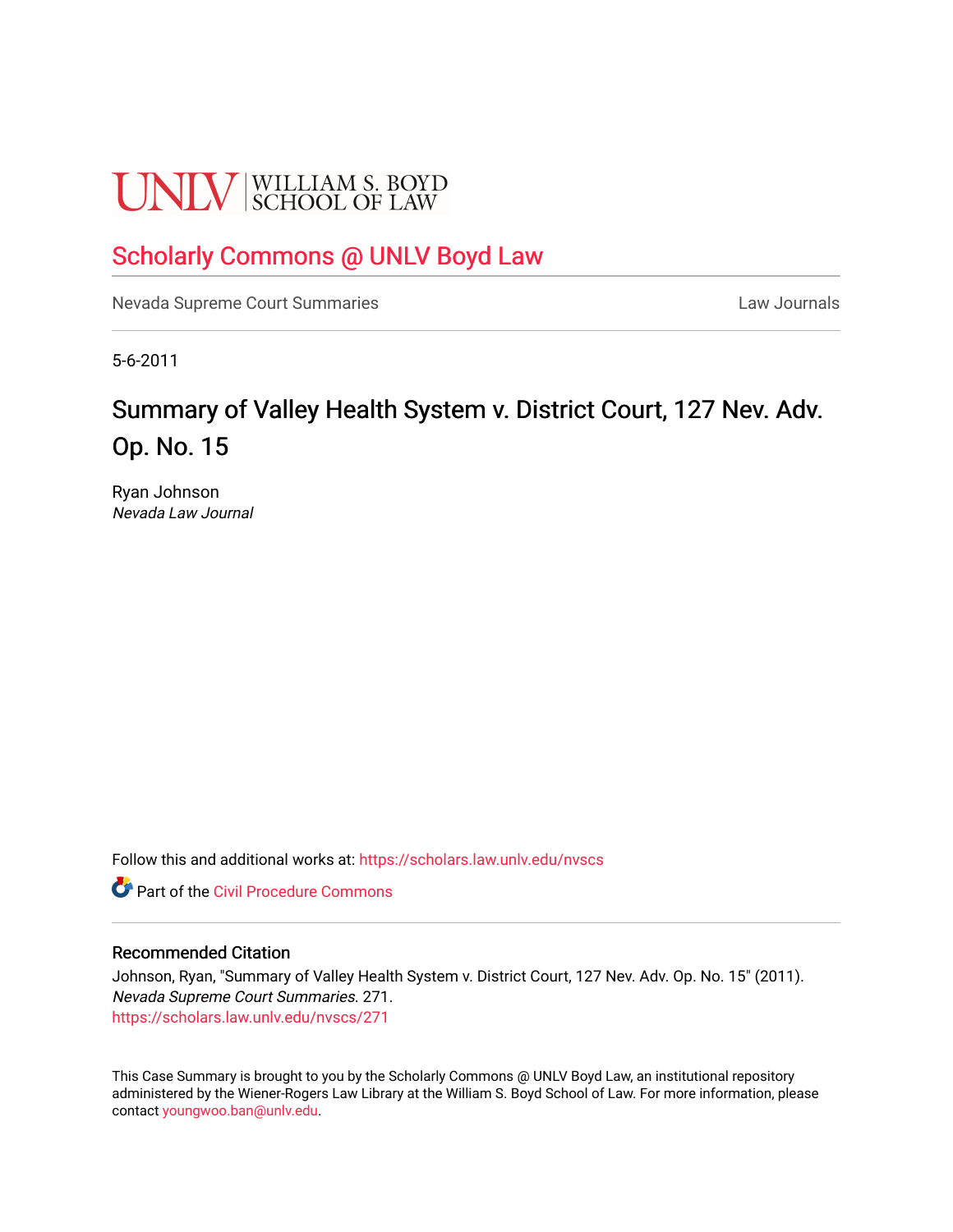*Valley Health System v. Dist. Ct.*, 127 Nev. Adv. Op. No. 15 (May 6, 2011) 1

#### CIVIL PROCEDURE - DISCOVERY

#### **Summary**

The Court hears a motion for a writ of mandamus to vacate a district court order. The district court order adopted a discovery commission report compelling production of requested documents.

#### **Disposition/Outcome**

The Nevada Supreme Court denied the writ of mandamus because the petitioner failed to raise the disputed issue before the discovery commissioner and only raised the issue before the district court judge. The court specifically held that failure to raise an issue presentable before the discovery commissioner constitutes waiver of the issue.

The Court then continued, strictly for the purposes of the opinion, holding that even if the petitioner had raised the issue before the commissioner, writ relief would not be warranted because the NRS 439.875(5) privilege only protects the patient safety committee's internallygenerated documents from discovery.

#### **Facts and Procedural History**

In May 2008, Roxanne Cagnina entered Centennial Hills Hospital, one of five hospitals owned and operated by Valley Health, for treatment of seizures. Cagnina alleged that while in the hospital, Steven Farmer, a nurse's assistant, sexually assaulted her. Cagnina subsequently sued Valley Health and other defendants.

During discovery, Cagnina requested documents that recorded other incidents or complaints of improper conduct from Centennial Hills and the other Valley Health hospitals. Petitioner refused to comply with the request, and Cagnina filed a motion with the discovery commissioner to compel discovery. In response, petitioner argued only that the requested discovery was irrelevant and not reasonably calculated to lead to the discovery of admissible evidence. Petitioner did not argue for privilege protections under NRS 439.875.

After a hearing, the discovery commissioner issued a report and recommendation compelling Valley Health to deliver the documents. Valley Health filed an objection to the report and subsequently argued privilege under NRS 439.875 in the district court. The district court adopted the discovery commissioner's report and recommendation and ordered the discovery, after which Valley Health filed for a writ of mandamus from the Nevada Supreme Court directing the district court to modify its order.

 $\overline{a}$ 

 $1$  By Ryan Johnson